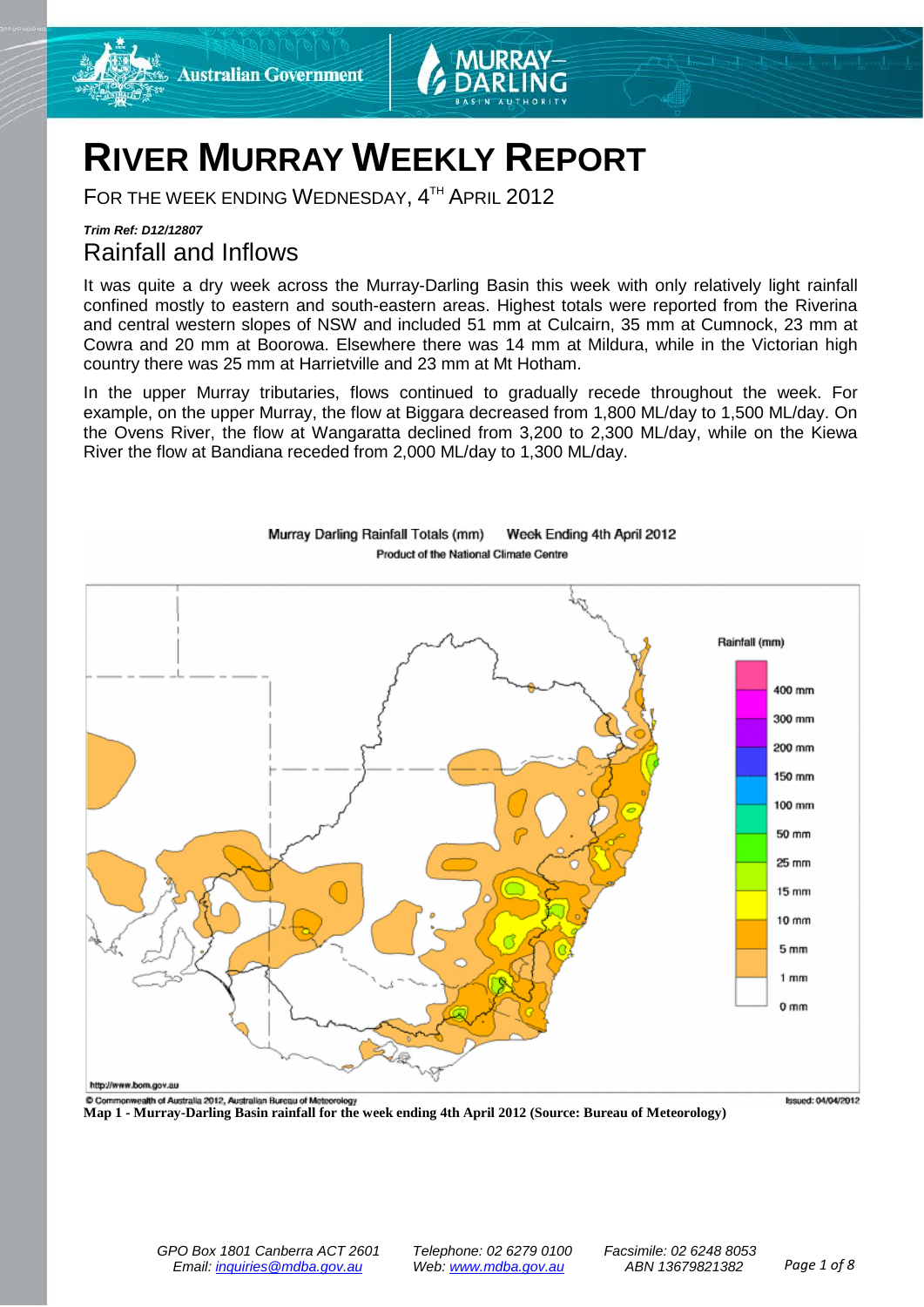

## March 2012 Summary

March 2012 was a very wet month across most of Australia. According to the Bureau of Meteorology NSW recorded its 2<sup>nd</sup> wettest March ever and Victoria its 4<sup>th</sup> wettest. For the Murray-Darling Basin it was also the 4<sup>th</sup> wettest March ever recorded, with 92.1 mm averaged across the region and followed generally wet conditions during February. 'Highest on record' March rain was recorded over much of central NSW and around the upper Murray and Murrumbidgee catchments. By contrast, the north-east of the Basin recorded only average or below average rain (Map 2).



**Map 2 - Murray-Darling Basin rainfall deciles for March 2012 (Source: Bureau of Meteorology)**



River Murray system inflows for March were around 2,200 GL. This is the highest value ever recorded for March, breaking the record set only last year of around 1,000 GL. The record inflows were the result of above-average rain during late February leading into an extreme rain event that affected the Basin during the first week of March. Over the course of that very wet week, there were a large number of rainfall records broken with flooding along many rivers including the Murrumbidgee, Lachlan, most upper Murray tributaries and in parts of northern Victoria including Broken Creek (Figure 1). According to the Bureau of Meteorology Special Climate Statement 39 [6 March 2012]:

*"For the Murray-Darling Basin and the southern part of New South Wales, including northern Victoria, this event was the wettest 7-day period on record for any month. The accumulated rainfall in the Murrumbidgee catchment for the 7–days of 202.6 mm was nearly double the previous highest on record (114.7 mm for 1–7/2/2011 followed by 102.1 mm for 7–13/4/1974). In this context the event is one of the most extreme multi-day rainfall events in southeast Australia's history."*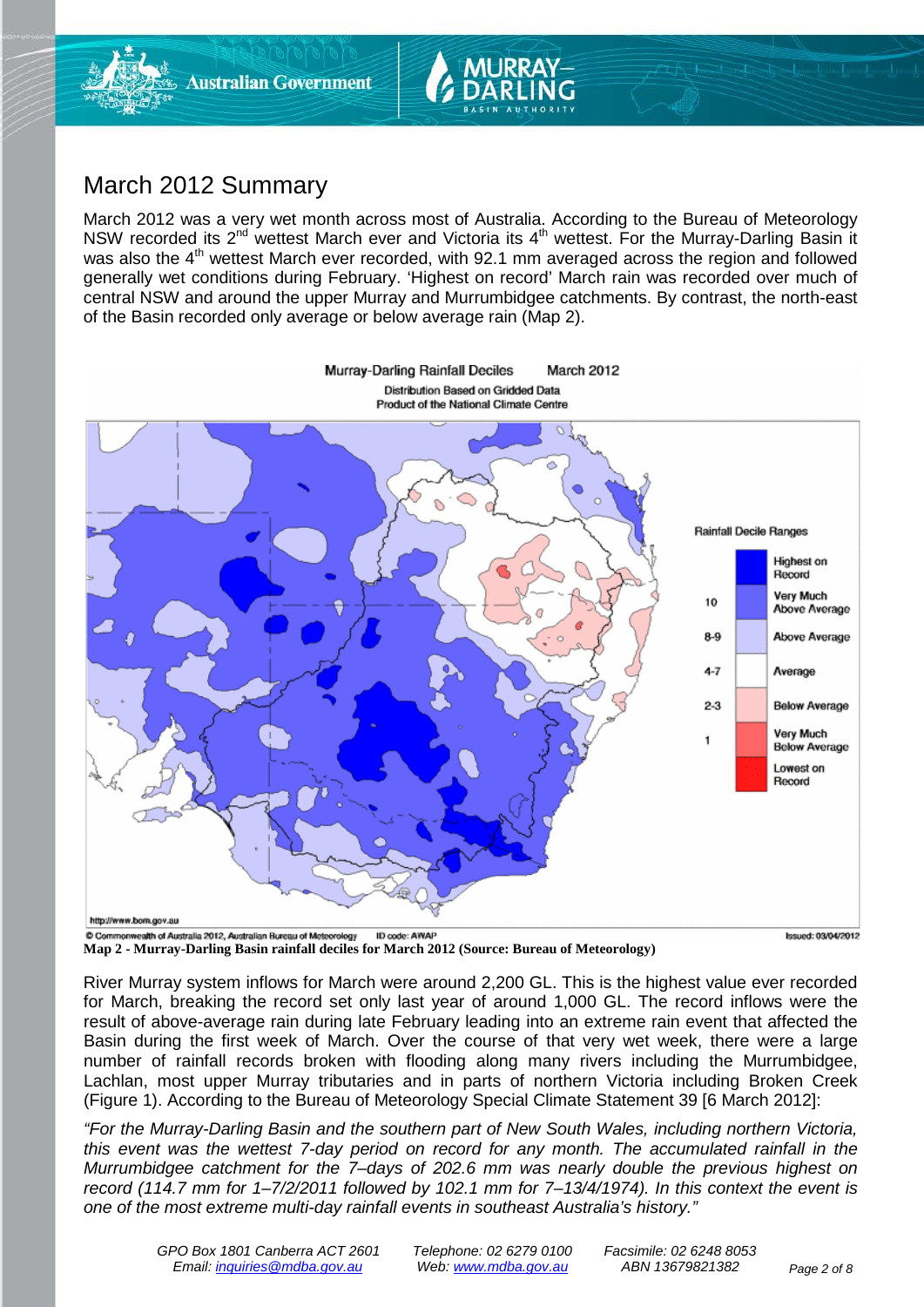

**Australian Government** 



The cloud and rain also meant that the month was also a cool one for most of eastern Australia, with NSW recording its  $4<sup>th</sup>$  lowest mean maximum temperature for the month of March at 2 degrees C below the long-term average.



**Figure 1 - Flooding along Majors Creek near Yarrawonga Weir 29 February 2012. Heavy rain during late February and early March resulted in record River Murray system inflows for the month of March. Photo: Peter Klowss, Goulburn-Murray Water.**

## River Operations

MDBA active storage decreased by 65 GL during the week and is currently 7,071 GL (82% capacity). At Dartmouth Reservoir, the storage increased by 12 GL and is now 3,178 GL (82% capacity). The release from Dartmouth, measured at Colemans, remained at 200 ML/day. At Hume Reservoir, the storage decreased by 22 GL during the week and is now 2,690 GL (90% capacity). The release strategy at Hume continues to balance late season demands and the transition to pre-release mode of operation. The release is currently targeting a flow of 12,500 ML/day at Doctors Point, which is downstream of the Kiewa River confluence. The target of between 10,000 and 12,500 ML/day is expected to be maintained over the coming days.

At Yarrawonga Weir, the pool level is currently 124.78 m AHD. Diversions through the Yarrawonga Main Channel and the Mulwala Canal increased and are currently around 6,600 ML/day, slightly more than a week ago. Around 2,200 ML/day of the Mulwala Canal diversion continues to be escaped to the Edward and Wakool Rivers to dilute low oxygen water returning to these rivers from forests and floodplains downstream. The release from Yarrawonga Weir is currently 8,300 ML/day, and is expected to be reduced slightly over the coming days.

Downstream at the Edward River and Gulpa Creek Offtakes, diversion into the Edward River eased slightly over the week, with around 1,500 ML/day flowing through the Edward, and 300 ML/day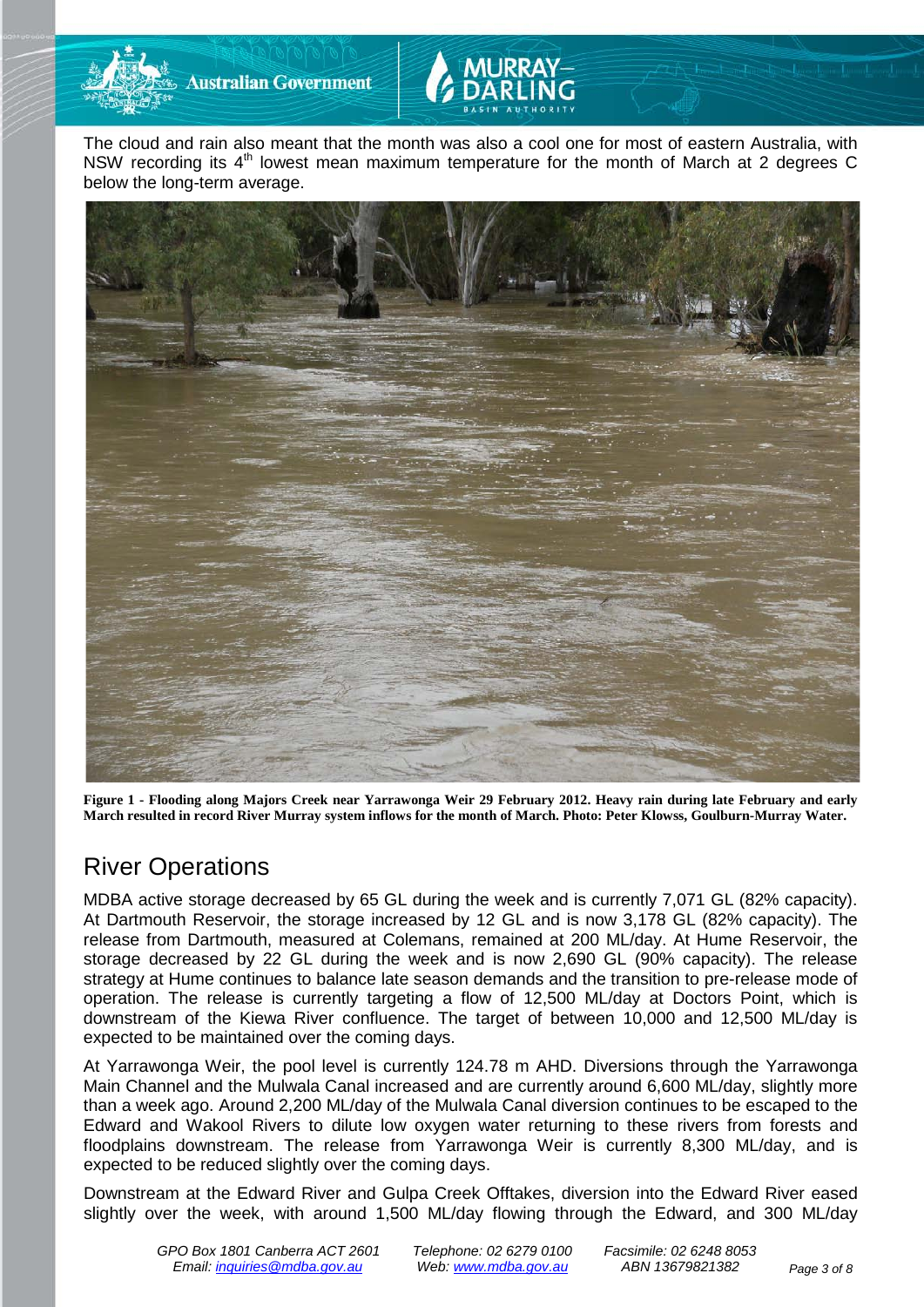**Australian Government** 

through the Gulpa Creek Offtake. Downstream at the escapes, water continues to be added via the Mulwala Canal; while through the regulators, around 1,400 ML/day is being diverted to the Wakool River and the Yallakool and Colligen Creeks. The flow downstream of Stevens Weir has receded from 3,200 to 2,000 ML/day. On the Billabong Creek, the flow at Darlot has continued rising and is currently 5,300 ML/day, while further downstream on the Edward River, the flow at Moulamein is now 8,500 ML/day and has receded only slowly. On the lower Wakool River the flow at Kyalite continues to increase and is estimated to be flowing at almost 18,000 ML/day.

On the Goulburn River, Goulburn-Murray Water advises that diversion at Goulburn Weir has increased to around 4,000 ML/day. This has resulted in a reduced flow to the lower Goulburn River where the flow at McCoys Bridge has decreased from 8,400 to 4,400 ML/day. The flow is expected to decrease only slightly more and should remain above 3,000 ML/day over the coming week.

At Torrumbarry Weir the flow has receded throughout the week, reducing from 25,100 to 15,200 ML/day. A further reduction is expected during the next few days. At Swan Hill, the flow is now 19,700 ML/day, which is only a slight drop from last week, however a faster recession is expected here in the coming week.

Inflow from the Murrumbidgee River has only increased very slightly and is now at around 9,400 ML/day at Balranald. The expected flood peak remains upstream of Balranald and moving quite slowly towards the River Murray, and the Bureau of Meteorology has now lowered its forecast peak to 6.8 m on 12 April with minor to moderate flooding. For information regarding flood warnings please refer to the Bureau of Meteorology website at [www.bom.gov.au.](http://www.bom.gov.au/)

At Euston, the flow increased from 33,800 to 36,000 ML/day. The rate and magnitude of further rises here is mainly dependent on flood inflow from the Murrumbidgee, which is currently expected to increase the Euston flow towards 45,000 ML/day by mid April. Downstream at Mildura, the weir has been partially lowered in anticipation of high flows resulting from the Murrumbidgee. The final steps in removing the weir have now been delayed until after Easter due to lower and later forecast flood inflows arriving from the Murrumbidgee. For further information on Mildura weir operations please see the attached media release.

At Menindee Lakes, the storage volume has decreased by 12 GL to 1,413 GL (82%). Release from the Lakes (measured at Weir 32) is currently 34,500 ML/day and the gates on the Main Weir are now back in the water to hold the release steady and commence re-filling the lakes as the main Darling River flood peak arrives. Downstream on the lower Darling, the flow at Burtundy continues to rise and is now at 18,600 ML/day, with further rises expected over the coming weeks. For further information on the flood operations at Menindee Lakes, please refer to the NSW Office of Water website [\(www.water.nsw.gov.au\)](http://www.water.nsw.gov.au/).

At Wentworth, the flow has increased from 50,600 to 56,600 ML/day with higher flows arriving from both the Murray and Darling Rivers. The river remains free flowing through the weir and should remain as such for several weeks.

At Lake Victoria, the storage volume decreased by 43 GL and is currently 464 GL (69% capacity). The flow to South Australia has averaged around 59,000 ML/day over the past week and is expected to remain at close to 60,000 ML/day over the coming week.

The average level of the Lower Lakes decreased by 5 cm to 0.65 m AHD with extra gates opened during the week to release higher inflows. Further increases to inflows combined with high tides and water levels in the Coorong may result in the Lower Lakes increasing to above 0.75 m AHD in the coming weeks.

#### **For media inquiries contact the Media Officer on 02 6279 0141**

DAVID DREVERMAN Executive Director, River Management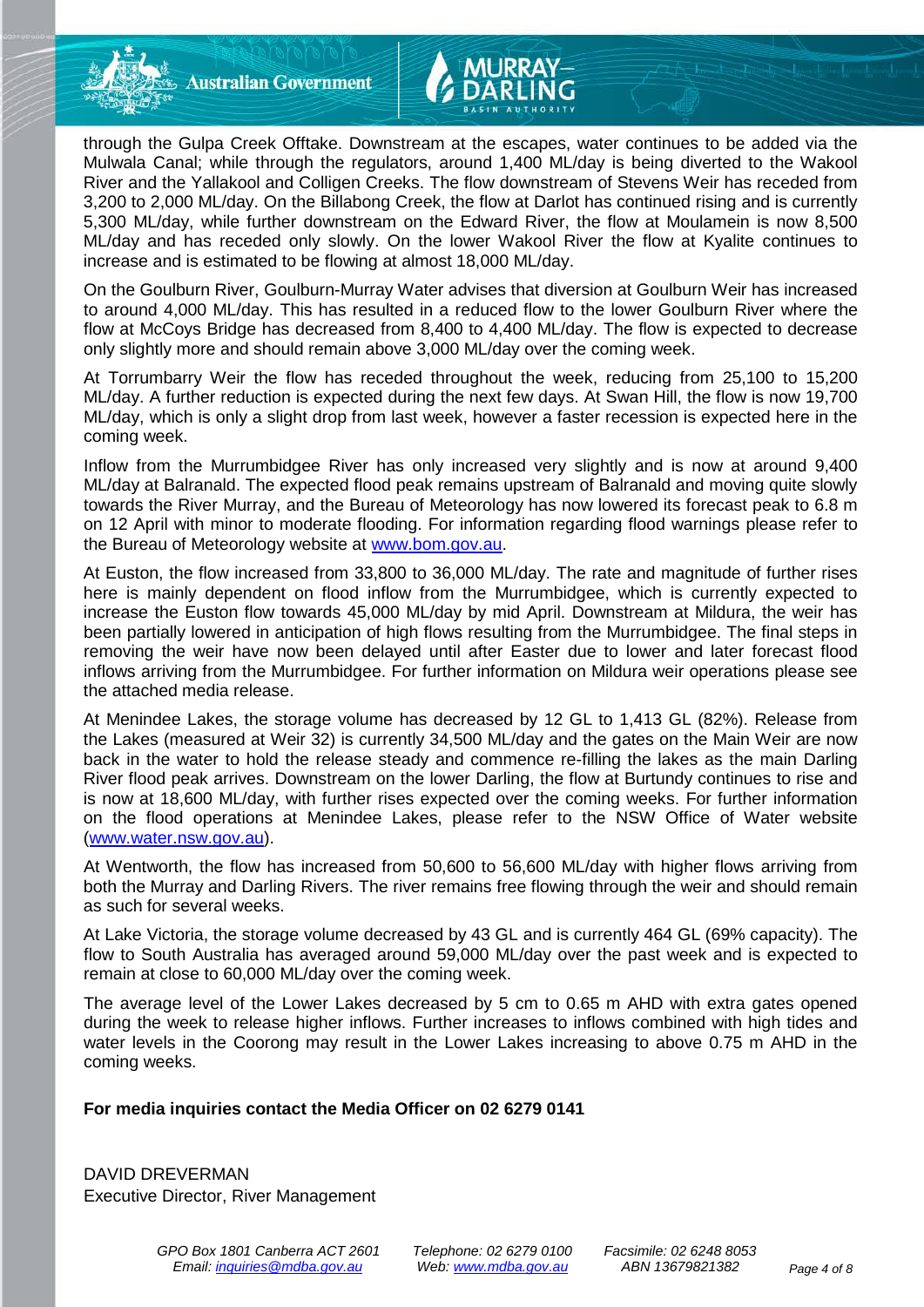



#### Water in Storage Week ending Wednesday 04 Apr 2012

| <b>MDBA Storages</b>             | Full<br>Supply<br>Level | Current<br>Full Supply<br>Storage<br>Volume<br>Level |           | Current<br>Storage |     | Dead<br>Storage | Active<br>Storage | Change in<br>Total<br>Storage<br>for the<br>Week |
|----------------------------------|-------------------------|------------------------------------------------------|-----------|--------------------|-----|-----------------|-------------------|--------------------------------------------------|
|                                  | $(m$ AHD)               | (GL)                                                 | $(m$ AHD) | (GL)               | %   | (GL)            | (GL)              | (GL)                                             |
| Dartmouth Reservoir              | 486.00                  | 3856                                                 | 475.04    | 3 1 7 8            | 82% | 71              | 3 1 0 7           | $+12$                                            |
| Hume Reservoir                   | 192.00                  | 3 0 0 5                                              | 190.38    | 2690               | 90% | 23              | 2667              | $-22$                                            |
| Lake Victoria                    | 27.00                   | 677                                                  | 25.16     | 464                | 69% | 100             | 364               | $-43$                                            |
| Menindee Lakes                   |                         | 1 7 3 1 *                                            |           | 1413               | 82% | (480#)          | 933               | $-12$                                            |
| <b>Total</b>                     |                         | 9 2 6 9                                              |           | 7745               | 84% | $ -$            | 7071              | $-65$                                            |
| <b>Total Active MDBA Storage</b> |                         |                                                      |           |                    |     |                 | 82% ^             |                                                  |

#### **Major State Storages**

| <b>Burriniuck Reservoir</b> | 026     | 944     | 92% |     | 941  |                 |
|-----------------------------|---------|---------|-----|-----|------|-----------------|
| <b>Blowering Reservoir</b>  | 631     | 549     | 95% | 24  | 525  | .4 <sub>4</sub> |
| Eildon Reservoir            | 3 3 3 4 | 3 0 4 6 | 91% | 100 | 2946 | $-43$           |

\* Menindee surcharge capacity – 2050 GL \*\* All Data is rounded to nearest GL \*\*

# NSW takes control of Menindee Lakes when storage falls below 480 GL, and control reverts to MDBA when storage next reaches 640 GL ^ % of total active MDBA storage

**Snowy Mountains Scheme Snowy diversions for week ending 03 Apr 2012** 

| <b>Storage</b>         | <b>Active Storage</b><br>(GL) | Weekly Change<br>(GL) | Diversion (GL)   | This Week | From 1 May<br>2011 |
|------------------------|-------------------------------|-----------------------|------------------|-----------|--------------------|
| Lake Eucumbene - Total | 2484                          | n/a                   | Snowy-Murray     | +0        | 310                |
| Snowy-Murray Component | 900                           | n/a                   | Tooma-Tumut      | +8        | 344                |
| <b>Target Storage</b>  | 1 340                         |                       | Net Diversion    | -8        | - 34               |
|                        |                               |                       | Murray 1 Release | +8        | 716                |

#### **Major Diversions from Murray and Lower Darling (GL) \***

| <b>New South Wales</b>    | This Week | From 1 July<br>2011 | Victoria                        | This Week | From 1<br><b>July 2011</b> |
|---------------------------|-----------|---------------------|---------------------------------|-----------|----------------------------|
| Murray Irrig. Ltd (Net)   | 16.5      | 975                 | Yarrawonga Main Channel (net)   | 10.5      | 226                        |
| Wakool Sys Allowance      | 0.0       | 26                  | Torrumbarry System + Nyah (net) | 19.3      | 458                        |
| Western Murray Irrigation | 0.5       | 20                  | Sunraysia Pumped Districts      | 1.6       | 83                         |
| Licensed Pumps            | 2.8       | 164                 | Licensed pumps - GMW (Nyah+u/s) | 0.4       | 48                         |
| Lower Darling             | 8.5       | 240                 | Licensed pumps - LMW            | 3.3       | 249                        |
| <b>TOTAL</b>              | 28.3      | 1425                | TOTAL                           | 35.1      | 1064                       |

\* Figures derived from estimates and monthly data. Please note that not all data may have been available at the time of creating this report. \*\* All data above is rounded to nearest 100 ML for weekly data and nearest GL for cumulative data\*\*

#### **Flow to South Australia (GL)**

| Flow to South Australia (GL)<br>* Flow to SA will be greater than entitlement for<br>April due to Unregulated Flows and Additional<br>Dilution Flow. | Entitlement this month<br>Flow this week<br>Flow so far this month | $135.0*$<br>413.7<br>238.6 | (59 100 ML/day) |
|------------------------------------------------------------------------------------------------------------------------------------------------------|--------------------------------------------------------------------|----------------------------|-----------------|
|                                                                                                                                                      | Flow last month                                                    | 1.024.8                    |                 |
| $(m \cdot m \cdot \mathcal{C})$<br>$C = 11.11$                                                                                                       |                                                                    |                            |                 |

#### **Salinity (EC) (microSiemens/cm at 25o C)**

|                         | Current | Average over the last week | Average since 1 August 2011 |
|-------------------------|---------|----------------------------|-----------------------------|
| Swan Hill               | 120     | 120                        | 130                         |
| Euston                  | 140     | 140                        | 130                         |
| <b>Red Cliffs</b>       | 640     | 500                        | 150                         |
| Merbein                 | 140     | 140                        | 140                         |
| Burtundy (Darling)      | 250     | 240                        | 360                         |
| Lock 9                  | 190     | 180                        | 190                         |
| Lake Victoria           | 240     | 240                        | 220                         |
| Berri                   | 280     | 260                        | 270                         |
| Waikerie                |         |                            |                             |
| Morgan                  | 290     | 250                        | 290                         |
| Mannum                  | 240     | 260                        | 430                         |
| Murray Bridge           | 290     | 310                        | 350                         |
| Milang (Lake Alex.)     | 750     | 770                        | 550                         |
| Poltalloch (Lake Alex.) | 340     | 380                        | 360                         |
| Meningie (Lake Alb.)    | 4 8 9 0 | 4 8 5 0                    | 5 2 6 0                     |
| Goolwa Barrages         | 600     | 670                        | 1570                        |

*GPO Box 1801 Canberra ACT 2601 Telephone: 02 6279 0100 Facsimile: 02 6248 8053 Email: [inquiries@mdba.gov.au](mailto:inquiries@mdba.gov.au) Web: [www.mdba.gov.au](http://www.mdba.gov.au/) ABN 13679821382 Page 5 of 8*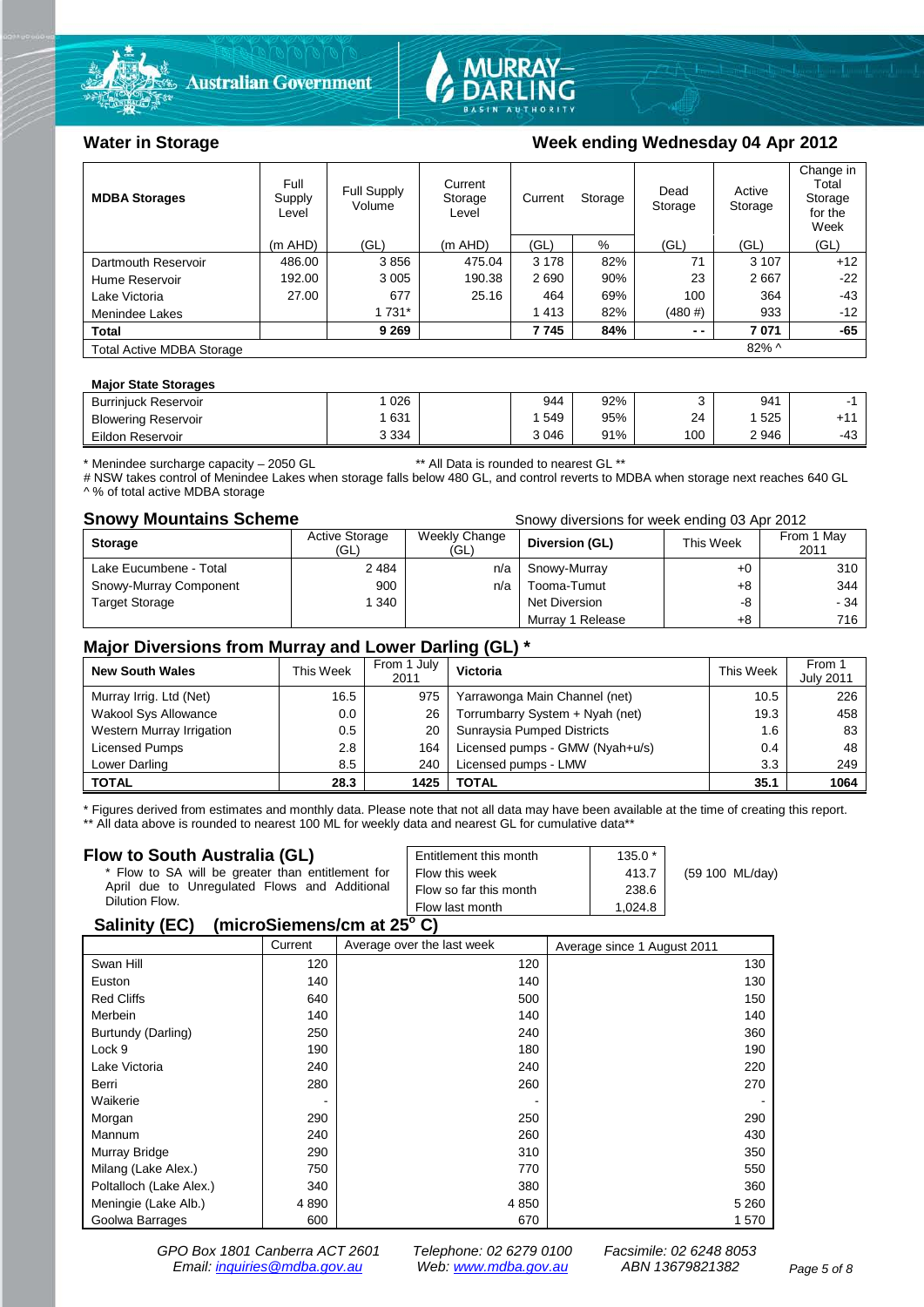

# MURRAY-<br>DARLING

#### River Levels and Flows **Week ending Wednesday 04 Apr 2012**

|                                | Minor Flood<br>Stage | Gauge    | Height  | Flow     | Trend          | Average Flow<br>this Week | Average<br>Flow last<br>Week |
|--------------------------------|----------------------|----------|---------|----------|----------------|---------------------------|------------------------------|
| <b>River Murray</b>            | (m)                  | local(m) | (m AHD) | (ML/day) |                | (ML/day)                  | (ML/day)                     |
| Khancoban                      | $\blacksquare$       |          |         | 1860     | F              | 1 370                     | 1 5 5 0                      |
| Jingellic                      | 4.0                  | 1.74     | 208.26  | 4710     | R              | 5 1 1 0                   | 6450                         |
| Tallandoon (Mitta Mitta River) | 4.2                  | 1.61     | 218.50  | 890      | F              | 1 0 0 0                   | 1 1 8 0                      |
| Heywoods                       | 5.5                  | 2.69     | 156.32  | 11 000   | R              | 10 580                    | 7570                         |
| <b>Doctors Point</b>           | 5.5                  | 2.79     | 151.26  | 12 300   | R              | 12 050                    | 9620                         |
| Albury                         | 4.3                  | 1.74     | 149.18  |          |                |                           |                              |
| Corowa                         | 3.8                  | 2.66     | 128.68  | 11 150   | F              | 11 110                    | 7 2 4 0                      |
| Yarrawonga Weir (d/s)          | 6.4                  | 1.43     | 116.47  | 8 3 2 0  | F              | 9 0 5 0                   | 8750                         |
| Tocumwal                       | 6.4                  | 2.18     | 106.02  | 8890     | F              | 9 3 7 0                   | 9 1 2 0                      |
| Torrumbarry Weir (d/s)         | 7.3                  | 4.51     | 83.06   | 15 2 30  | F              | 19510                     | 28 6 20                      |
| Swan Hill                      | 4.5                  | 3.33     | 66.25   | 19660    | F              | 20 350                    | 21 000                       |
| <b>Wakool Junction</b>         | 8.8                  | 7.51     | 56.63   | 33 750   | S              | 32 630                    | 28 500                       |
| Euston Weir (d/s)              | 8.8                  | 5.08     | 46.92   | 36 460   | R              | 35 490                    | 30 600                       |
| Mildura Weir (d/s)             |                      |          | 32.90   |          | $\blacksquare$ |                           |                              |
| Wentworth Weir (d/s)           | 7.3                  | 6.02     | 30.78   | 56 600   | S              | 54 830                    | 48 190                       |
| <b>Rufus Junction</b>          |                      | 7.21     | 24.14   | 58 120   | F              | 58 910                    | 50 520                       |
| Blanchetown (Lock 1 d/s)       | ۰                    | 2.67     |         |          |                |                           | 30 520                       |
|                                |                      |          |         |          |                |                           |                              |
| <b>Tributaries</b>             |                      |          |         |          |                |                           |                              |
| Kiewa at Bandiana              | 2.7                  | 1.49     | 154.72  | 1 2 5 0  | $\mathsf{R}$   | 1590                      | 2 0 8 0                      |
| Ovens at Wangaratta            | 11.9                 | 8.65     | 146.33  | 2 3 0 0  | F              | 2700                      | 3750                         |
| Goulburn at McCoys Bridge      | 9.0                  | 3.15     | 94.57   | 3 9 2 0  | F              | 5780                      | 9890                         |
| Edward at Stevens Weir (d/s)   |                      | 1.99     | 81.76   | 1970     | F              | 2 2 7 0                   | 4 9 4 0                      |
| <b>Edward at Liewah</b>        |                      | 5.20     | 60.58   | 7630     | F              | 7 7 5 0                   | 6860                         |
| Wakool at Stoney Crossing      |                      | 4.45     | 57.94   | 10 080   | S              | 9590                      | 6 3 6 0                      |
| Murrumbidgee at Balranald      | 5.0                  | 5.45     | 61.41   | 9 4 0 0  | S              | 9 3 5 0                   | 9 2 6 0                      |
| Barwon at Mungindi             |                      | 3.26     |         | 160      | R              | 130                       | 130                          |
| Darling at Bourke              | $\blacksquare$       | 7.53     |         | 20 930   | F              | 28 750                    | 54 860                       |
| Darling at Burtundy Rocks      |                      | 7.17     |         | 18 580   | S              | 18 330                    | 17770                        |

Natural Inflow to Hume 11 510

(i.e. Pre Dartmouth & Snowy Mountains scheme)

**Weirs and Locks** Pool levels above or below Full Supply Level (FSL)

| <b>Murray</b>      | FSL (m AHD) | u/s     | d/s     |                       | FSL (m AHD) | u/s      | d/s      |
|--------------------|-------------|---------|---------|-----------------------|-------------|----------|----------|
| Yarrawonga         | 124.90      | $-0.12$ |         | No. 7 Rufus River     | 22.10       | $-31.10$ | $+4.91$  |
| No. 26 Torrumbarry | 86.05       | $-0.17$ |         | No. 6 Murtho          | 19.25       | $+0.07$  | $-25.30$ |
| No. 15 Euston      | 47.60       | $-0.04$ | ۰.      | No. 5 Renmark         | 16.30       | $-0.10$  | $+2.72$  |
| No. 11 Mildura     | 34.40       | $-0.96$ | $+2.10$ | No. 4 Bookpurnong     | 13.20       | $+0.47$  | $+3.76$  |
| No. 10 Wentworth   | 30.80       | $+0.08$ | $+3.38$ | No. 3 Overland Corner | 9.80        | $-0.04$  | $+3.03$  |
| No. 9 Kulnine      | 27.40       | $-0.04$ | $+2.70$ | No. 2 Waikerie        | 6.10        | $+0.38$  | $+3.01$  |
| No. 8 Wangumma     | 24.60       | $+0.96$ | $+3.44$ | No. 1 Blanchetown     | 3.20        | $+0.01$  | $+1.92$  |

#### **Lower Lakes FSL = 0.75 m AHD**

Lake Alexandrina average level for the past 5 days (m AHD) 0.65

| <b>Barrages</b>       |              | Fishways at Barrages |          |           |               |
|-----------------------|--------------|----------------------|----------|-----------|---------------|
|                       | Openings     | Level (m AHD)        | No. Open | Rock Ramp | Vertical Slot |
| Goolwa                | 128 openings | 0.59                 | 50       |           | Open          |
| Mundoo                | 26 openings  | 0.61                 |          | -         |               |
| <b>Boundary Creek</b> | 6 openings   | -                    |          |           |               |
| Ewe Island            | 111 gates    |                      | 52       |           |               |
| Tauwitchere           | 322 gates    | 0.68                 | 85       | Open      | Open          |

AHD = Level relative to Australian Height Datum, i.e. height above sea level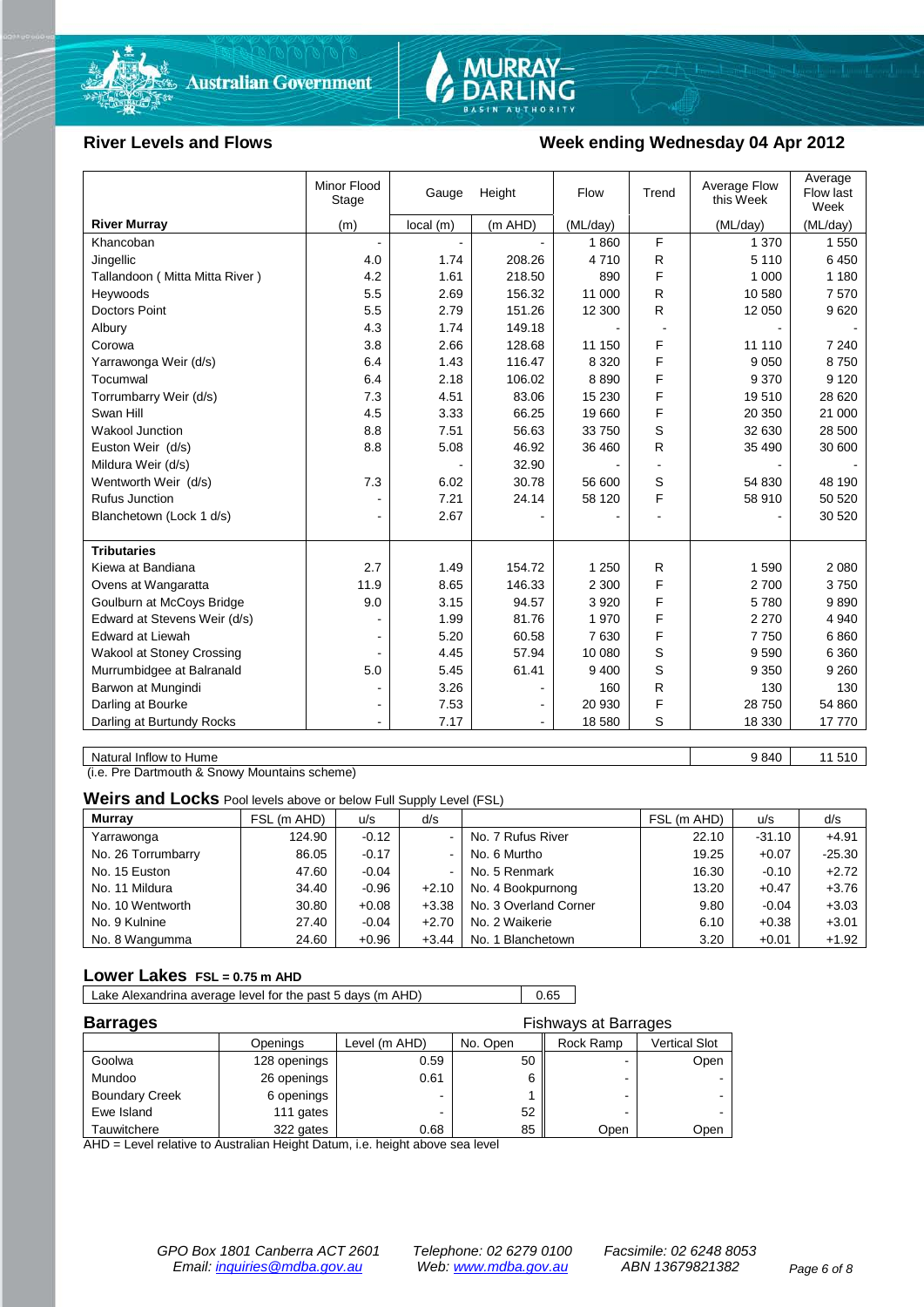







#### **State Allocations (as at 04 Apr 2012)**

| <b>NSW - Murray Valley</b> |                  |
|----------------------------|------------------|
| <b>High contrity</b>       | 100 <sub>0</sub> |

| General security     | 100%         |
|----------------------|--------------|
| <b>High Security</b> | <b>IUU70</b> |

| NSW - Murrumbidgee Valley | Victorian - Goulburn Valley |  |
|---------------------------|-----------------------------|--|
|                           |                             |  |

| High security    | 100% |
|------------------|------|
| General security | 100% |
|                  |      |

#### **NSW - Lower Darling**

| High security    | 100% |
|------------------|------|
| General security | 100% |
|                  |      |

| <b>NSW - Murrav Vallev</b> | Victorian - Murray Valley |                  |      |
|----------------------------|---------------------------|------------------|------|
| High security              | 100%                      | High reliability | 100% |
| General security           | 100%                      | Low reliability  | 0%   |

| Victorian - Goulburn Valley |      |  |
|-----------------------------|------|--|
| <b>High reliability</b>     | 100% |  |

|                 | $\sim$ $\sim$ |
|-----------------|---------------|
| Low reliability | 0%            |
|                 |               |

| South Australia - Murray Valley |      |  |
|---------------------------------|------|--|
| High security                   | 100% |  |

NSW : <http://www.water.nsw.gov.au/About-us/Media-releases/media/default.aspx><br>VIC : http://www.g-mwater.com.au/water-resources/allocations/current.asp

VIC : <http://www.g-mwater.com.au/water-resources/allocations/current.asp><br>SA : http://www.waterforgood.sa.gov.au/category/news/

<http://www.waterforgood.sa.gov.au/category/news/>